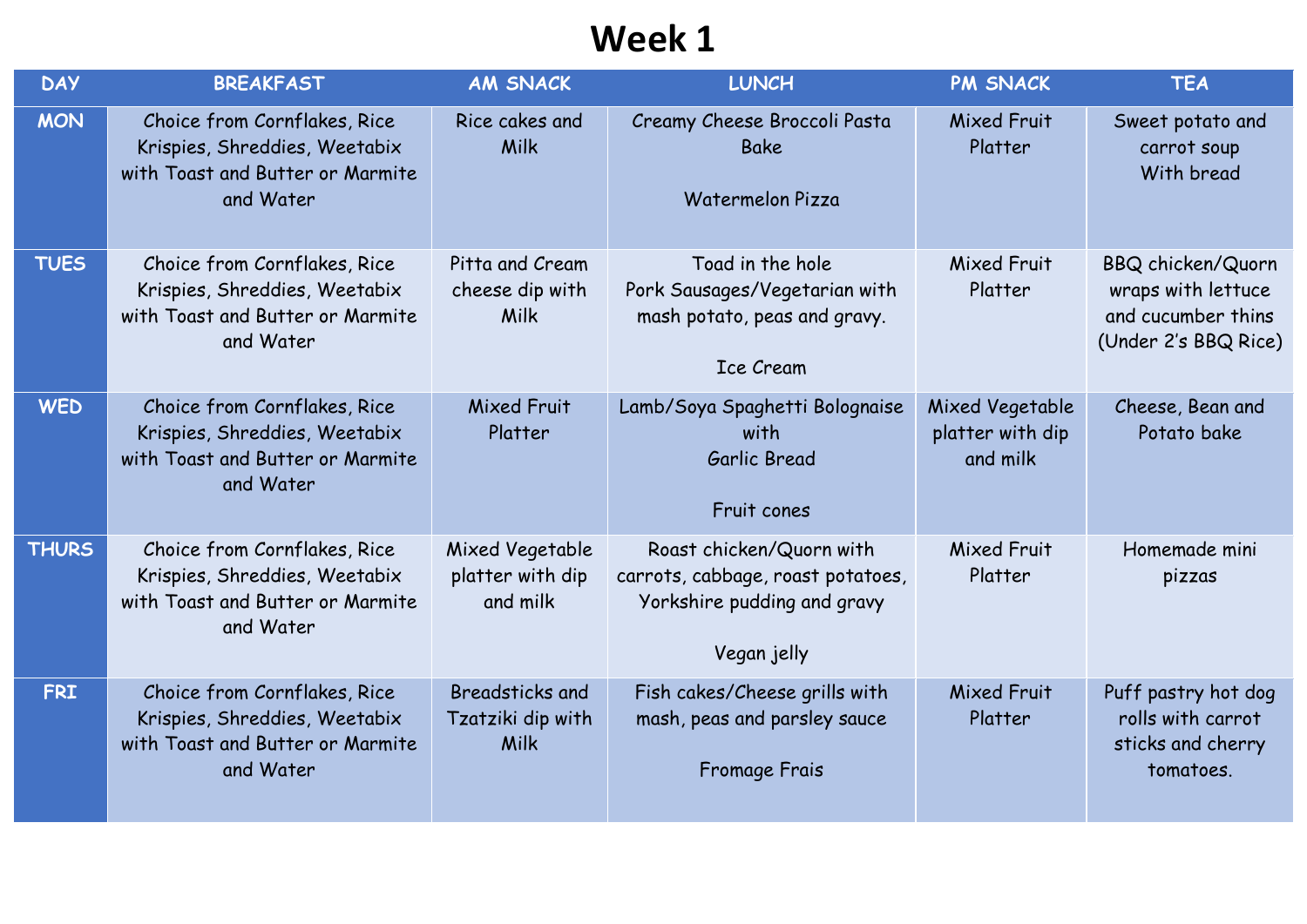| <b>DAY</b>   | <b>BREAKFAST</b>                                                                                               | <b>AM SNACK</b>                                 | <b>LUNCH</b>                                                                                               | <b>PM SNACK</b>                                 | <b>TEA</b>                                                                            |
|--------------|----------------------------------------------------------------------------------------------------------------|-------------------------------------------------|------------------------------------------------------------------------------------------------------------|-------------------------------------------------|---------------------------------------------------------------------------------------|
| <b>MON</b>   | Choice from Cornflakes, Rice<br>Krispies, Shreddies, Weetabix<br>with Toast and Butter or Marmite<br>and Water | Rice cakes and<br>Milk                          | Vegetable Fajita<br>Pasta<br><b>Fruit Salad</b>                                                            | <b>Mixed Fruit</b><br>Platter                   | Mini sausage/cheese<br>and onion rolls with<br>cherry tomatoes and<br>cucumber sticks |
| <b>TUES</b>  | Choice from Cornflakes, Rice<br>Krispies, Shreddies, Weetabix<br>with Toast and Butter or Marmite<br>and Water | Mixed fruit<br>platter                          | Fish/Vegetable<br>Pie<br>Fromage Frais                                                                     | Mixed Vegetable<br>platter with dip<br>and milk | Cheese on toast                                                                       |
| <b>WED</b>   | Choice from Cornflakes, Rice<br>Krispies, Shreddies, Weetabix<br>with Toast and Butter or Marmite<br>and Water | <b>Buttered</b><br>crumpets and Milk            | Lamb lasagne/Soya lasagne with<br>garlic bread<br>Ice cream                                                | <b>Mixed Fruit</b><br>Platter                   | Leek and Potato Soup<br>with bread                                                    |
| <b>THURS</b> | Choice from Cornflakes, Rice<br>Krispies, Shreddies, Weetabix<br>with Toast and Butter or Marmite<br>and Water | Mixed fruit<br>platter                          | Chicken/Quorn and Vegetable<br>Casserole with Vegetable Suet<br>Dumplings and Baby Potatoes<br>Fruit cones | Breadsticks with<br>Tzatziki dip and<br>milk    | Vegetarian burger<br>rolls and carrot<br>sticks                                       |
| <b>FRI</b>   | Choice from Cornflakes, Rice<br>Krispies, Shreddies, Weetabix<br>with Toast and Butter or Marmite<br>and Water | Mixed Vegetable<br>platter with dip<br>and milk | Vegetarian/Sausage plait with<br>baked beans and potato shapes<br>Cake and Custard                         | <b>Mixed Fruit</b><br>Platter                   | Macaroni Cheese                                                                       |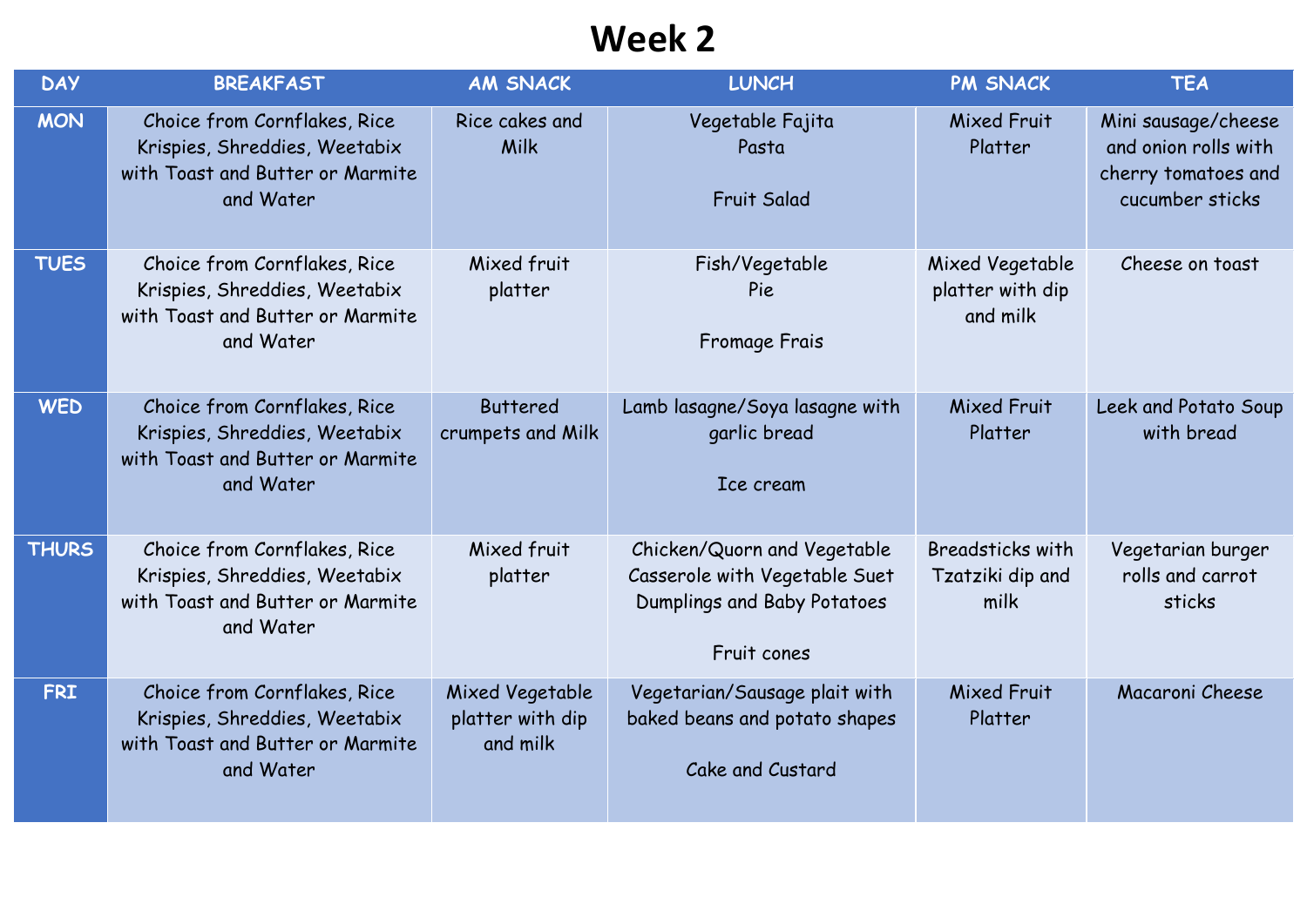| <b>DAY</b>   | <b>BREAKFAST</b>                                                                                               | <b>AM SNACK</b>                                 | <b>LUNCH</b>                                                                                                         | <b>PM SNACK</b>                                 | <b>TEA</b>                                                                 |
|--------------|----------------------------------------------------------------------------------------------------------------|-------------------------------------------------|----------------------------------------------------------------------------------------------------------------------|-------------------------------------------------|----------------------------------------------------------------------------|
| <b>MON</b>   | Choice from Cornflakes, Rice<br>Krispies, Shreddies, Weetabix<br>with Toast and Butter or Marmite<br>and Water | Rice cakes and<br>Milk                          | Tomato and Vegetable pasta<br><b>bake</b><br>Watermelon pizza                                                        | <b>Mixed Fruit</b><br>Platter                   | Jacket potatoes with<br>Tuna mayonnaise and<br>sweetcorn/Cheese            |
| <b>TUES</b>  | Choice from Cornflakes, Rice<br>Krispies, Shreddies, Weetabix<br>with Toast and Butter or Marmite<br>and Water | Mixed Vegetable<br>platter with dip<br>and milk | Roast chicken/Quorn with<br>cabbage, carrots, roast potatoes,<br>Yorkshire puddings and gravy<br>Bananas and Custard | Mixed Fruit<br>Platter                          | Cheese straws with<br>cherry tomatoes,<br>cucumber sticks and<br>salsa dip |
| <b>WED</b>   | Choice from Cornflakes, Rice<br>Krispies, Shreddies, Weetabix<br>with Toast and Butter or Marmite<br>and Water | <b>Mixed Fruit</b><br>Platter                   | Lamb/Soya Chilli con carne with<br>rice<br><b>Fromage Frais</b>                                                      | Mixed Vegetable<br>platter with dip<br>and milk | Chicken/Vegetarian<br>hotdogs                                              |
| <b>THURS</b> | Choice from Cornflakes, Rice<br>Krispies, Shreddies, Weetabix<br>with Toast and Butter or Marmite<br>and Water | Naan bread with<br>mint dip and milk            | Vegetarian/Sausage casserole<br>with mashed potato<br>Vegan Jelly                                                    | Mixed Fruit<br>Platter                          | Turkey/Cheese<br>brioche rolls with<br>cucumber and<br>tomatoes            |
| <b>FRI</b>   | Choice from Cornflakes, Rice<br>Krispies, Shreddies, Weetabix<br>with Toast and Butter or Marmite<br>and Water | Pitta and Cream<br>houmous dip with<br>Milk     | Chicken pie/ vegetarian pie with<br>baby potatoes and mixed<br>vegetables and gravy<br>Fruit salad                   | Mixed Vegetable<br>platter with dip<br>and milk | Fish/Vegetable<br>fingers with buttered<br>bread                           |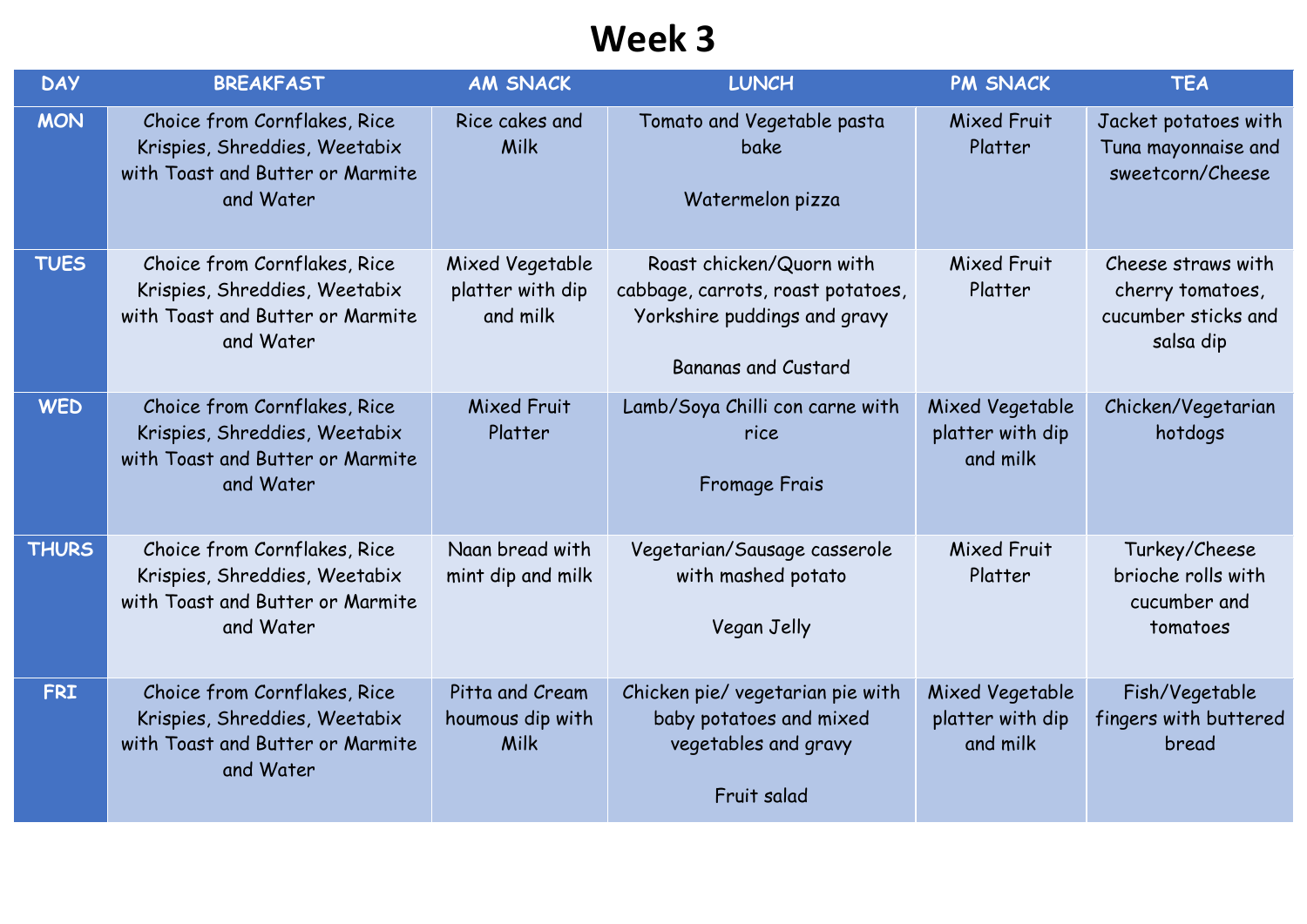| <b>DAY</b>   | <b>BREAKFAST</b>                                                                                               | <b>AM SNACK</b>                                   | <b>LUNCH</b>                                                                             | <b>PM SNACK</b>                                 | <b>TEA</b>                                                                 |
|--------------|----------------------------------------------------------------------------------------------------------------|---------------------------------------------------|------------------------------------------------------------------------------------------|-------------------------------------------------|----------------------------------------------------------------------------|
| <b>MON</b>   | Choice from Cornflakes, Rice<br>Krispies, Shreddies, Weetabix<br>with Toast and Butter or Marmite<br>and Water | <b>Breadsticks and</b><br>cheese dip with<br>Milk | Mushroom pasta bake<br>Fruit salad                                                       | Mixed Fruit<br>Platter                          | Chicken/Quorn<br>goujons and<br>tomato/BBQ dip and<br>carrot sticks        |
| <b>TUES</b>  | Choice from Cornflakes, Rice<br>Krispies, Shreddies, Weetabix<br>with Toast and Butter or Marmite<br>and Water | Pitta and Cream<br>tzatziki dip with<br>Milk      | Vegetarian/Pork sausage with<br>mash potato, peas and gravy<br>Apple crumble and custard | Mixed Fruit<br>Platter                          | Ham/Cheese filled<br>croissants cucumber,<br>celery and cherry<br>tomatoes |
| <b>WED</b>   | Choice from Cornflakes, Rice<br>Krispies, Shreddies, Weetabix<br>with Toast and Butter or Marmite<br>and Water | <b>Mixed Fruit</b><br>Platter                     | Tuna/Vegetable Pasta Bake<br>Vegan Jelly                                                 | Mixed Vegetable<br>platter with dip<br>and milk | Cheese and tomato<br>pizza with garlic<br>dough balls                      |
| <b>THURS</b> | Choice from Cornflakes, Rice<br>Krispies, Shreddies, Weetabix<br>with Toast and Butter or Marmite<br>and Water | Mixed Fruit<br>Platter                            | Lamb/Soya shepherd's pie<br><b>Ice Cream Cornets</b>                                     | Rice cakes with<br>milk                         | Chicken/Quorn/Soya<br>and tomato pasta<br>bake                             |
| <b>FRI</b>   | Choice from Cornflakes, Rice<br>Krispies, Shreddies, Weetabix<br>with Toast and Butter or Marmite<br>and Water | Mixed Vegetable<br>platter with dip<br>and milk   | Chicken/Quorn butter curry with<br>rice and poppadums<br>Watermelon slices               | Mixed Fruit<br>Platter                          | Potato waffles and<br>baked beans                                          |